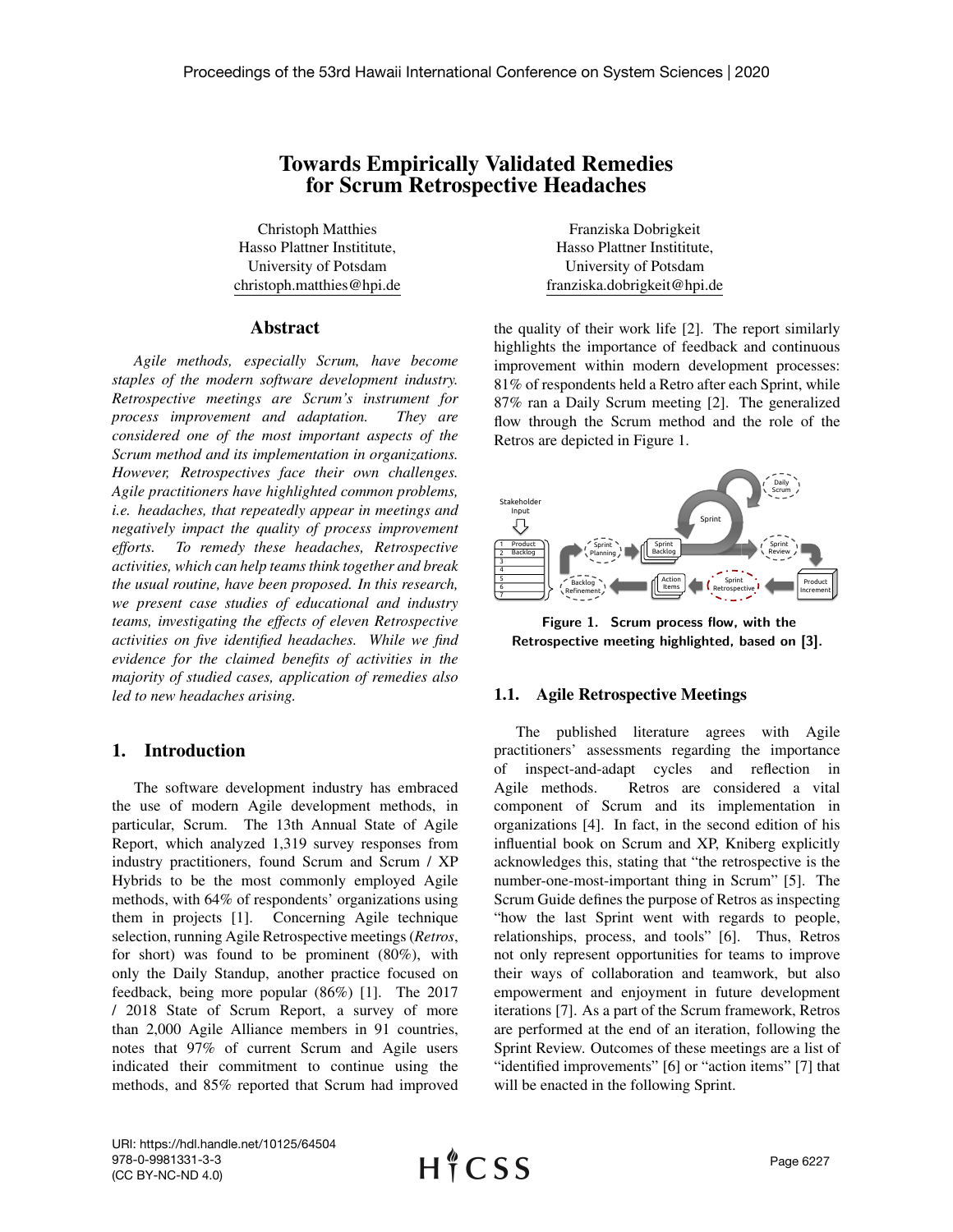While the Sprint Review meeting focuses on *what* was produced during the last iteration, i.e. its quality and completeness, the Retro deals with *how* it was built and how the next Sprint can be improved, i.e. the process and the human factors involved.

## 1.2. Retrospective Headaches

Retros have their own set of requirements for participants and face their own set of challenges. In particular, the literature concerning Agile practitioners has highlighted problems which repeatedly appear in these meetings [8, 9]. These *headaches* of process facilitators refer to problems of organization, process, engagement and collaboration within Retros of teams. Recurring headaches, while not fatal to the executed development process as a whole, can negatively influence the effectiveness of Retros and the quality of Retro outcomes and process improvement efforts in general. The identified Retro headaches include problems such as too little preparation by process facilitators [9], resulting in frustrated participants or participants not voicing their opinions, which diminishes the output of Retros [8].

## 1.3. Retrospective Remedies

To alleviate Retro headaches, multiple types of remedies have been proposed by both researchers and practitioners [7, 9, 10, 11]. These remedies often take the form of games or timeboxed group activities that suggest specific meeting actions for Retros and can help teams "think together" [7] and to "break the usual routine" [12]. They help alleviate common Retro headaches by encouraging the exploration of new perspectives, increasing motivation and supporting team-building efforts [12].

# 2. Research Goals

Explicit attributions of remedies to corresponding headaches currently only exist in a few cases, which have been identified as valuable tools for practitioners [13]. In previous work, we proposed a mapping of Retro problems to activities, which can be employed by Agile practitioners to find the appropriate remedy for an identified headache [14]. In this paper, we focus on the empirical evidence that underpins these connections. The following research question (RQ) guides our work:

RQ: Which activities employed by Agile process facilitators remedy identified headaches in Retrospective meetings?

We present initial observational case studies on the effectiveness and feasibility of specific Retro remedies concerning the Retro headaches observed in Scrum software development teams, both in educational as well as professional contexts. Our results indicate that while responses to the introduction of Retro activities were generally positive, the efficacy of alleviating the identified headache varied between different employed remedies. Furthermore, we note that administering Retro remedies in teams was also connected to the development of adverse effects in some observed scenarios, such as additional Retro headaches. These results highlight the importance of selecting the appropriate Retro activity as a remedy for an identified headache as well as the need for detailed information on remedies, i.e. a "medication package insert", for Agile practitioners.

# 3. Related Work

Activities, which offer team actions for meetings and keep them fresh have been used in Retros since their inception. In 2000, Kerth initially published a collection of activities for Retros [15]. In the following years, collections were published by multiple further authors [16, 9, 10, 17]. Derby and Larsen introduced a general agenda for Retros, featuring five consecutive phases—set the stage, gather data, generate insights, decide what to do, close—and proposed activities for each stage [7]. This concept was adopted by other authors [18]. Jovanovic et al. [13] mapped activities to the four phases of Tuckman's teamwork model, i.e. forming, storming, norming and performing [19]. However, only a few authors, such as Kua [9] and Rubin [8], have connected the proposed activities to specific headaches that have been observed. They suggest, e.g. to ask the team targeted questions at opportune moments.

Esther and Larsen propose to "start with the hard data" at the beginning of a Retro [7], collecting the teams' events, metrics and artifacts of the last development iteration. This approach supports governing and controlling the executed development process based on empirical evidence [20]. This focus on empiricism, i.e. basing decisions on knowledge derived from experience and project data, is reflected in the theory of the Scrum framework, with the concept of "empirical process control" [6]. However, these findings from theory and research have often not reached standard industry practice. In a study of Microsoft developers, Devanbu et al. found that programmers beliefs, rather than being founded on empirical insights, were primarily formed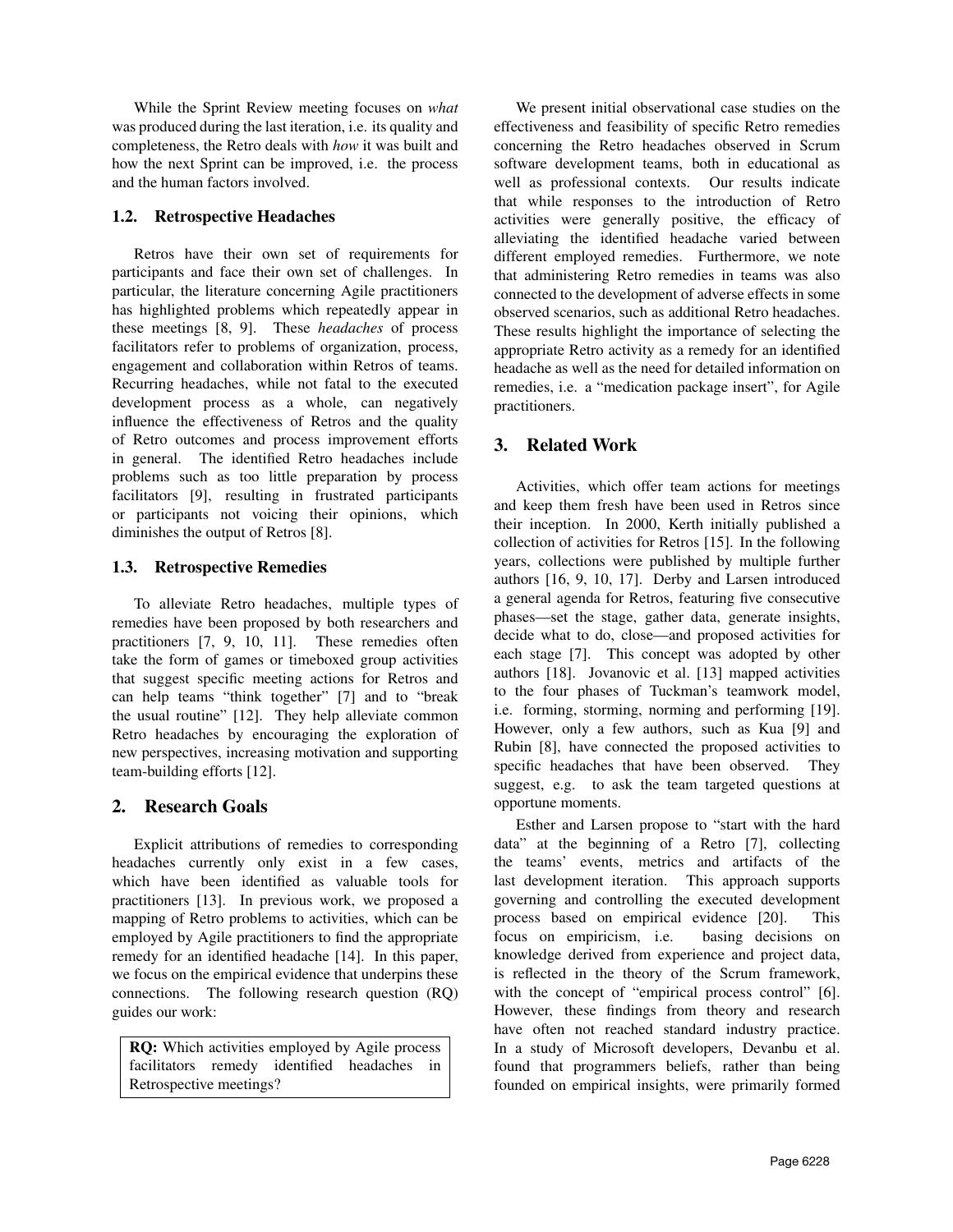based on personal experience [21]. The way that Retros are run and possible headaches are tackled is then often based on anecdotal evidence and personal perceptions. Evidence-based medicine, with its focus on disseminating empirical research results to practitioners, can serve as a model to change this. By producing and publishing more empirical results of real Retro activity usage in case studies or experiments, researchers and practitioners alike can benefit from evidence-based practice.

## 4. Method

The goal of this research is to provide additional empirical evidence for the effectiveness of specific Retro activities in remedying commonly identified headaches in the context of the Scrum method. We aim at supporting the roles tasked with facilitating and improving the software development process in teams in running more effective and enjoyable Retros.

We performed the following steps towards this goal and to answer our previously defined research question:

- 1. Collect Retro activities and the headaches they aim to solve from research literature and previous work.
- 2. Conduct real-world case studies in Scrum teams, advising process facilitators and teams to introduce appropriate Retro remedies for identified headaches.
- 3. Collect perceptions of team members after remedy application using surveys. Evaluate the influence of activities on the treated headaches.

The following subsections detail these individual steps.

#### 4.1. Retrospective Activities & Headaches in **Literature**

Work by Jovanović et al. [13] and Loeffler [20] as well as our own previous work [14] includes structured collection efforts of both Retro headaches and activities. We unified and deduplicated the employed primary sources, extracting descriptions and instructions of activities as well as headaches. We also explicitly included up-to-date web resources as part of our sources, as these are used by Agile practitioners on a daily basis [20, 22], in contrast to published research [21].

Table 1 lists the primary sources of Retro activities and their descriptions, which were used as possible remedies in the case study. Common Retro headaches to be looked out for in meetings of the case study were extracted from the sources listed in Table 2.

Table 1. Sources of Retrospective activities.

| rable 1. Sources of Retrospective activities. |                                                |  |  |
|-----------------------------------------------|------------------------------------------------|--|--|
| Year                                          | <b>Name and Reference</b>                      |  |  |
| 2006                                          | Agile Retrospectives - Making Good Teams       |  |  |
|                                               | Great [7]                                      |  |  |
| 2006                                          | Innovation Games: Creating Breakthrough        |  |  |
|                                               | Products through Collaborative Play [16]       |  |  |
| 2013                                          | The Retrospective Handbook [9]                 |  |  |
| 2013                                          | Project Retrospectives: A Handbook for Team    |  |  |
|                                               | Reviews [23]                                   |  |  |
| 2014                                          | Getting value out of Agile Retrospectives: A   |  |  |
|                                               | Toolbox of Retrospective Exercises [10]        |  |  |
| 2015                                          | Agile Retrospective Kickstarter [17]           |  |  |
| 2015                                          | Fun Retrospectives - Activities and ideas for  |  |  |
|                                               | making agile retrospectives more engaging [11] |  |  |
| 2018                                          | Retromat: Run great agile retrospectives! [18] |  |  |
| 2019                                          | Partnerships and Possibilities Blog [24]       |  |  |
| 2019                                          | Wiki:<br>Resource<br>Retrospective<br>Agile    |  |  |
|                                               | Retrospective Plans [25]                       |  |  |

|  |  |  | Table 2. Sources of Retrospective headaches. |  |
|--|--|--|----------------------------------------------|--|
|--|--|--|----------------------------------------------|--|

|      | <b>Year</b> Name and Reference                  |  |  |
|------|-------------------------------------------------|--|--|
| 2012 | <b>Essential Scrum [8]</b>                      |  |  |
| 2013 | The Retrospective Handbook [9]                  |  |  |
| 2014 | Do's and Don'ts of Agile Retrospectives [26]    |  |  |
| 2017 | Improving Agile Retrospectives [20]             |  |  |
| 2017 | 9 Deadly Agile Retrospectives Antipatterns [27] |  |  |
| 2018 | Agile Retrospective Wiki: Common Ailments       |  |  |
|      | and Cures [28]                                  |  |  |

### 4.2. Observing Headaches and Administering Remedies

To gain an understanding of the Retro headaches and the remedies that could be employed, we conducted multiple case studies [29]. We took part in meetings in the role of "observer as participant" [30]. Team members were aware of the presence of the researcher and were previously informed of the goals of the research.

Overall, we were present in nineteen Retros as part of the performed case studies. The Retros were held in three distinct contexts: an undergraduate Agile software development university course, a mobile gaming startup and a large established software development company. The university course was a capstone project course in the undergraduate program, focused on the application of Scrum in a practical software development project, involving the collaboration of four self-organizing teams [31]. In the rest of this paper, we refer to the four university Scrum teams as Teams A, B, C, and D. Thirty-one students in the final year of their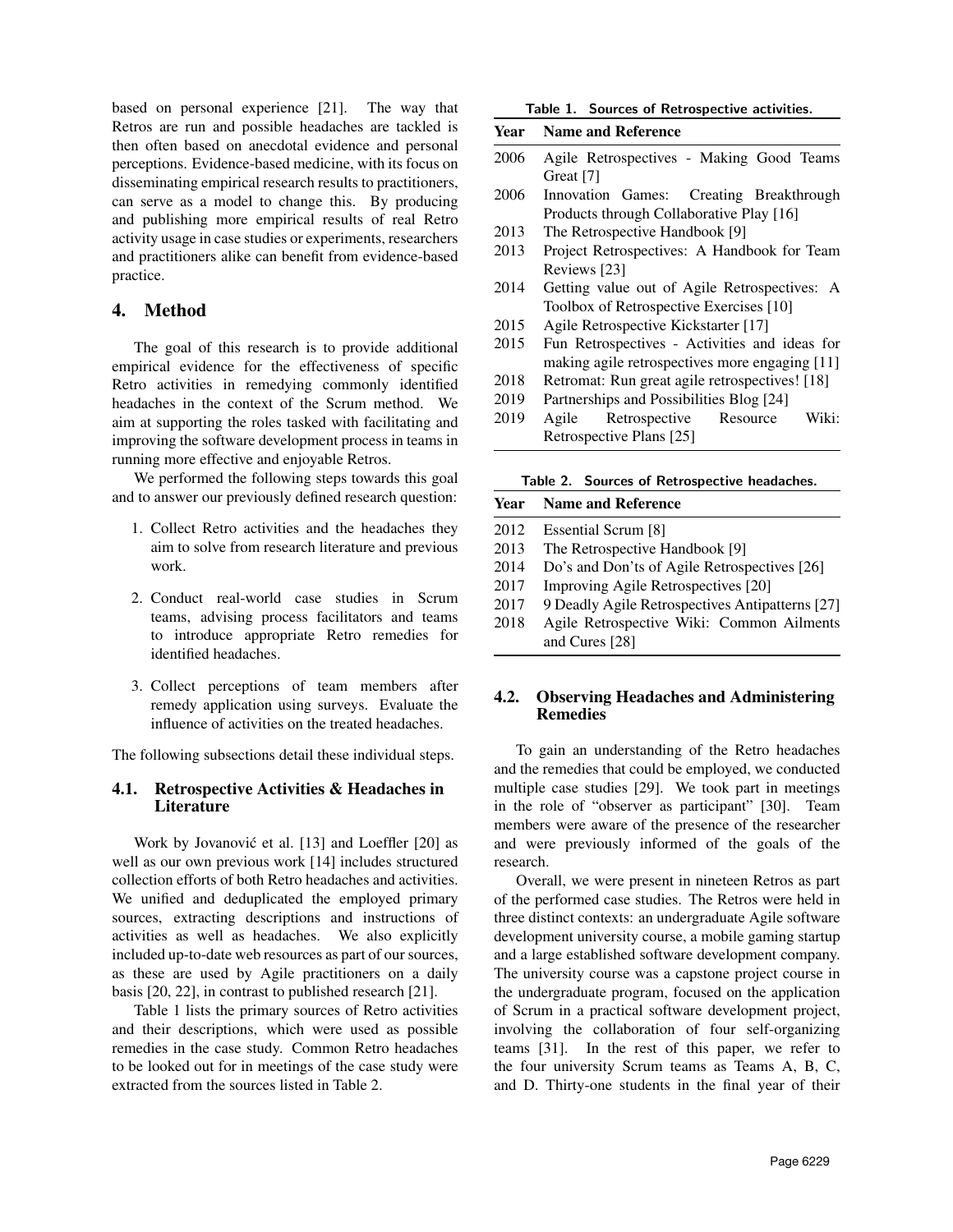undergraduate studies with experience in programming as well as scrum participated in the course. The course project was split into four Sprints, each two weeks long, and included Daily Scrums, Sprint Plannings, Sprint Reviews, as well as Retros organized by the participants. While results obtained from student teams are not immediately generalizable to other contexts, related work also points out that performance between professionals and students did not differ when experiments involved applying a new technology [32]. The mobile gaming startup team worked in two-week Sprints and teams conducted short Retros after the end of each iteration, often in the form of "I like, I wish sessions" [33]. The team from an established global player in the software industry consisted of an entire department with three teams of eight developers, three designers, a part-time Scrum Master, a Product Owner, and a manager. In addition to the Retros performed within the scrum teams, quarterly Retros with the whole department were performed.

Five Retros were solely observed, to gain an initial understanding of the teams' contexts. In fourteen Retros we proposed activities to the Scrum Master, based on previously identified Retro headaches, influencing the way the meetings were organized and run. In these cases, we proposed specific activities to the Scrum Masters of observed teams, who then implemented them. The headaches to be addressed were identified through structured interviews with the team's Scrum Master or, where possible, by analyzing the notes of the previously observed Retro. Activities to remedy the identified headaches were selected and proposed to the Scrum Masters in individual one-on-one meetings in which the selected activity, its structure, and goals, were thoroughly explained. The mapping that was used to match Retro headaches to activities that remedy them is detailed in Section 5. If multiple headaches were noticed in a single Retro, mappings were searched for activities that could address both headaches simultaneously. If these could not be found, two separate appropriate activities were employed consecutively in teams.

## 4.3. Collecting Perceptions of Interventions

We applied three data collection methods to capture the perceptions of team members towards the employed interventions and their effects: (i) We observed the interventions and took notes. (ii) We asked team members of facilitated Retros to fill out surveys at the end of each meeting. (iii) We interviewed the six Scrum Masters of facilitated Retros after their final Retros of the case study.

The employed surveys captured the perceptions of

team members towards the used activities and their effects with a mixture of closed and open format items as defined by Leung [34]. Accordingly, every survey contained an item capturing the enjoyment of participants regarding the applied Retro activity, e.g. "Did you like the Sailboat activity?". The item could be answered with *Yes*, *No* or *Other*. When selecting the Other option, participants were encouraged to add explanatory free text. Additionally, the surveys contained two free text questions asking for positive and negative aspects of the Retro and an optional comment field for feedback.

The final interviews with Scrum Masters were concerned with their impressions of the activities as well as success in remedying the identified headaches. As the Scrum Masters were tasked with implementing the proposed activities and possess intricate knowledge of their teams they represent an important source of knowledge and insights. Interviews were conducted at the very end of the case studies with the industry partners as well as with the students. The interviews were recorded and transcribed. We analyzed the collected data from observations, open survey items, and interviews through coding [29]. Notes, participant answers, and interview transcripts were iteratively labeled with the perceived effects of each activity towards problematic aspects of Retros. The closed format question was mapped to a linear scale of -1 (*No*), 0 (*Other*) and 1 (*Yes*). We calculated averages based on all given answers and this mapping. The results of these steps are presented in Figure 4.

# 5. Employed Headache-Remedy Mappings

To propose the appropriate remedy for an identified Retro headache, a mapping between them has to be established. In this case study, we observed five common Retro headaches in the meetings of participating Scrum teams, as listed in Table 3. In a following step, Retro activities were defined or selected from related work. These should be able to address the headaches and should apply to the teams' contexts and circumstances. This mapping was drawn from previous work [14] and is presented in Table 4. It is based on the analysis of the detailed activity descriptions in the primary sources, cf. Section 4.1. It is this mapping that we aim to validate empirically.

## 5.1. Retrospective Activity Details

We summarize the eleven Retro activities employed in the case studies in the following paragraphs. Activities marked with an asterisk (\*) represent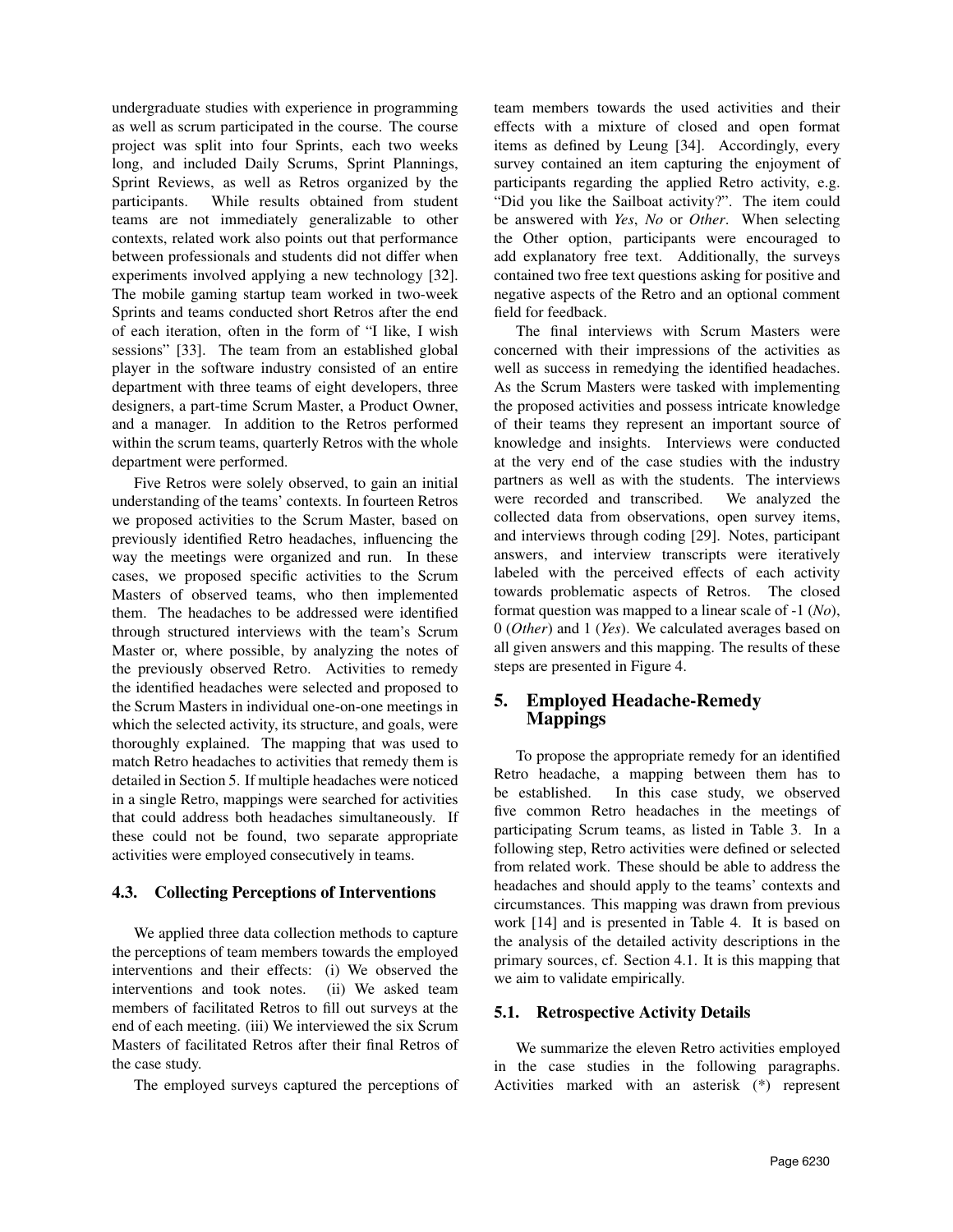| Headache                           | <b>Definition</b>                                                                                        | Qty |
|------------------------------------|----------------------------------------------------------------------------------------------------------|-----|
| No Preparation $[8, 9, 20]$        | Few arrangements by facilitator, participants' time not being valued,<br>lack of structure.              |     |
| Not Speaking Up $[8, 26, 28]$      | Reluctance of team members to reflect or to share perceptions of<br>(known) problems.                    | 4   |
| All Talk–No Action [9, 20, 27, 28] | Few outcomes defining the next improvement steps, no clear path for<br>improvement.                      |     |
| Focus on Negatives [20, 28]        | Positive aspects of previous iteration disregarded in favor of negatives,<br>leading to low team spirit. |     |
| Too Repetitive [9]                 | Unchanging Retro procedures, leading to fatigue, frustration and low<br>motivation.                      |     |

Table 3. Retrospective headaches and how often they were observed and addressed in the case studies.

Table 4. Mapping of observed Retrospective headaches to possible remedies, based on [14].

| Headache                                                     | <b>Possible Remedies</b>                                                                                                                   |  |
|--------------------------------------------------------------|--------------------------------------------------------------------------------------------------------------------------------------------|--|
| No Preparation                                               | • Sailboat • Futurespective • Emotional Seismograph • Open the Box • Tweet My Sprint                                                       |  |
| Not Speaking Up                                              | • Sailboat • Emotional Seismograph • Open the Box • Story Oscars • Tweet My Sprint<br>• Collective Painting • Team Member Oscars           |  |
| Focus on Negatives                                           | • Sailboat • Futurespective • Open the Box • Story Oscars • Circles and Soup<br>• Team Member Oscars                                       |  |
| All Talk–No Action<br>• Open the Box • Reverse Brainstorming |                                                                                                                                            |  |
| Too Repetitive                                               | • Futurespective • Circles and Soup • Tweet My Sprint • Collective Painting<br>• Reverse Brainstorming • Guess Who & Emotional Seismograph |  |

adaptations to existing activities made during the observational case study. These were necessary due to the individual contexts of teams and were agreed on with Scrum Masters and process facilitators of teams.

- *Sailboat* [10]: Reflection on the past Sprint using a sailboat visualization including positives (wind), negatives (anchors), opportunities (sun) and dangers (icebergs) in the future. Team members share and categorize items after brainstorming.
- *Open the Box* [11]: Brainstorming using a box metaphor. The box contains the team's actions of the last Sprint. The team decides which actions to add or to remove and which should stay.
- *Futurespective* [16]: The team imagines they are already conducting the next Sprint's Retro and brainstorms what made the current Sprint a success.
- *Emotional Seismograph* [11]: Visualization activity where team members plot the development of their mood throughout the last sprint in a shared graph, with the axes representing time and happiness, also referred to as *Peaks and Valleys Timeline*.
- *Circles and Soup* [18]: Suggested improvements are divided into three areas based on the level of control team members can exert: (i) addressable by team members themselves, (ii) people outside the team are needed or (iii) the team has no influence (the soup).
- *Story Oscars* [18]: Team members reflect on last Sprint's user stories. Stories are nominated for different award categories, e.g. most challenging. The team votes to decide winners.
- *Tweet My Sprint* [18]: Team members write short informal notes/tweets concerning the past iteration, which are shared and arranged in a timeline, and can be "retweeted" or replied to.
- *Guess Who* [18] & Emotional Seismograph\*: The Emotional Seismograph activity is performed by individual team members. The others guess which mood graph belongs to which team member, stating their rationales.
- *Reverse Brainstorming\**: The team brainstorms using the prompt "What would make the next Sprint the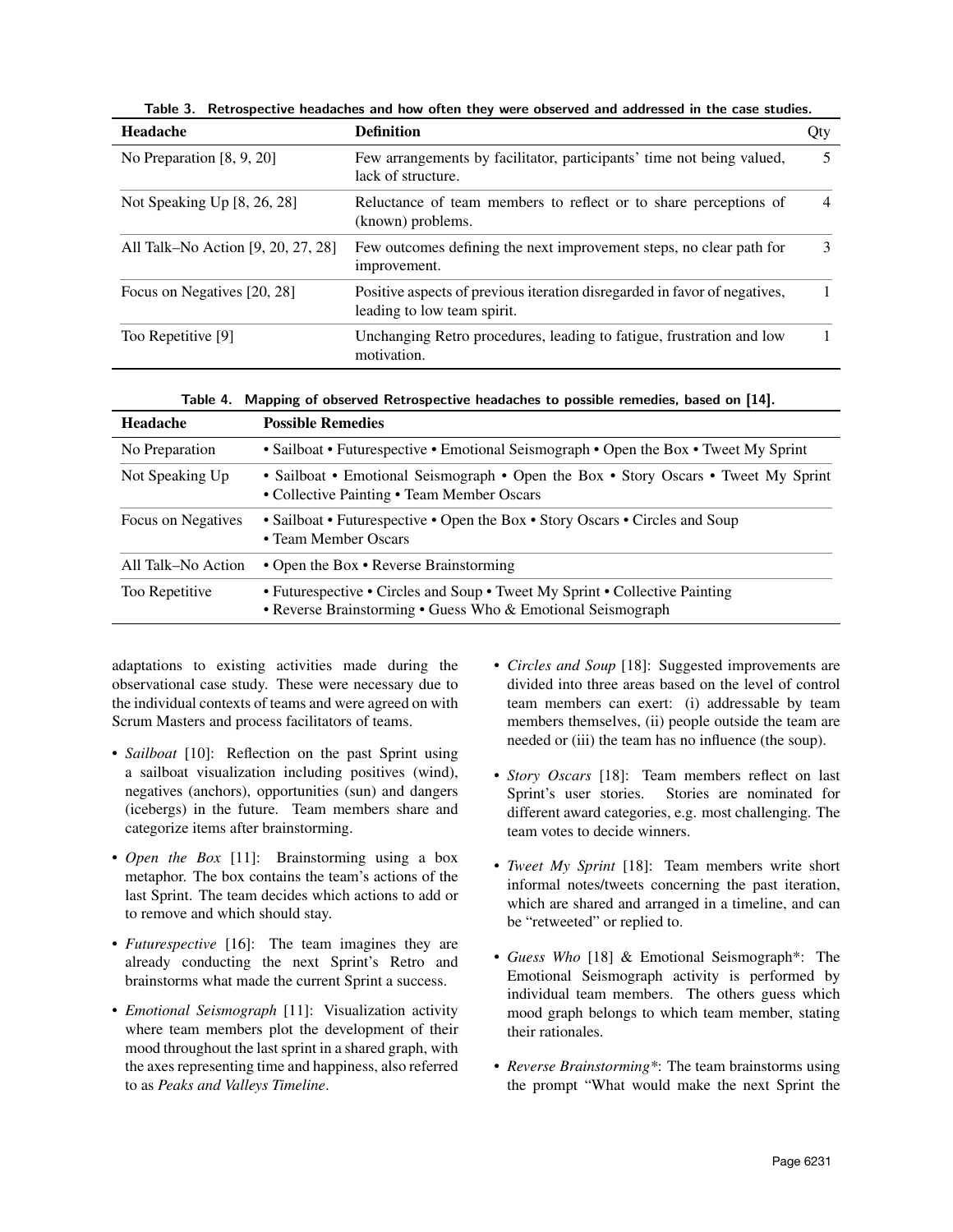worst ever?". Then the next steps can be defined based on the logical opposite of items.

- *Team Member Oscars\**: Adaptation of the Story Oscars activity. Team members award each other based on work of the last Sprint. Every participant should receive an award.
- *Collective Painting\**: Free-form activity, where the team, in silence, collectively paints a shared picture representing their perceptions of the past sprint.

## 6. Case Study Results

During the Retros in our case study, we observed five previously described headaches, cf. Table 3. The most common headaches in our case study were *No Preparation*, *Not Speaking Up* and *All Talk–No Action*. *Too Repetitive* could only be observed once. In all of these cases, the headaches lead to serious problems during the Retros such as meetings running much longer than planned, finishing without clear action items to improve the next sprint or not discussing problems that existed during the sprint. *Focus on Negatives* did not lead to problems within the Retros of *Team A*, however, the team tended to be negative so we included it in the problem list and decided to remedy this headache with an activity in *Team A R4*. Due to the nature of this observational case study, we relied on headaches naturally occurring during observations. Therefore, we can only offer evidence for the described set of headaches. Scrum Masters and Agile facilitators participating in the case study understood the proposed Retro activities and were able to apply them in their teams in all observed cases. With their help, eleven separate activities were employed to remedy identified headaches in subsequent meetings. Figure 2 presents the activities as well as the results of surveys regarding the mean perceptions of activity introduction by team members. Overall, we collected 122 filled out questionnaires for 18 interventions conducted within 14 Retros. Out of the 11 activities 8 received positive or mostly positive ratings. Team Awards received the most negative ratings from all activities.

Table 5 presents the details of all Retros that we facilitated as part of the case studies, along with the headache that was identified and the specific remedy that was applied. Of the 18 instances in which activities were employed in Retros, 8 activities did not address a specific problem and were introduced for variety and to collect perceptions about the method from the teams. Of the 10 activities that were employed to remedy a headache, 9 cases were successful. Only once (*Team A R3*, Reverse Brainstorming) did the



Figure 2. Mean perceptions of teams regarding the introduction of Retrospective activities.

identified headache persist after the team employed the corresponding activity. However, in three cases the introduction of a Retro activity led to new headaches, which had previously not been observed in the team.



Figure 3. Mean perceptions of team morale improvement after each Retrospective.

We did not track the effect of our Retros in terms of team velocity. However, we asked participants to rate their team morale after each Retro, see Figure 3. The number of answers to this question varied largely for the student teams. There were few negative effects reported and 7 of the 11 retros were associated with improvement in team morale.

We analyzed our collected observation notes, free text survey answers and interview transcripts for mentions of positive and negative influences on problematic aspects of Retros. For example, one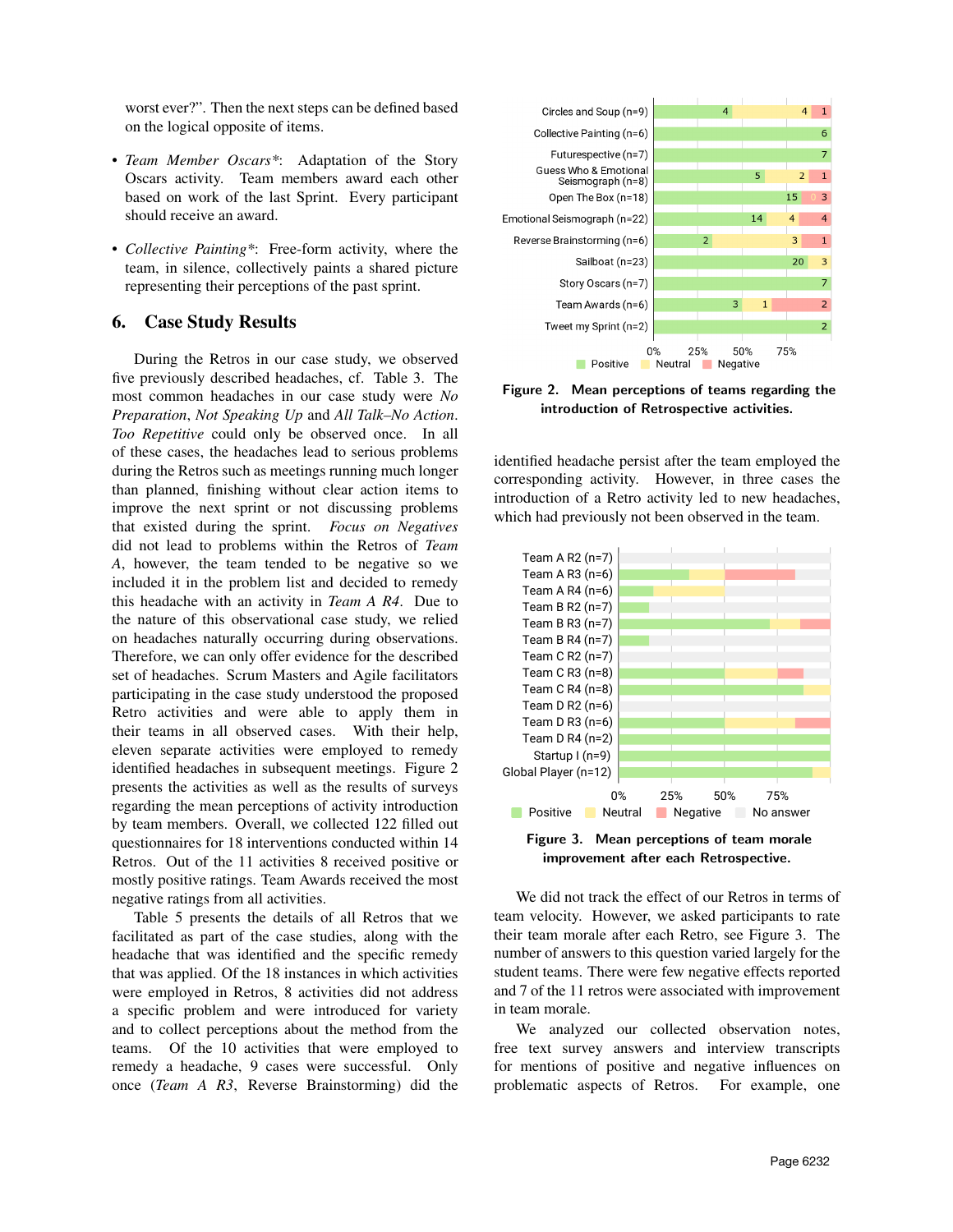| Retrospective                       | Headache                                                    | <b>Remedy</b>                                                                             | <b>Results</b>                                                                                                                                              |
|-------------------------------------|-------------------------------------------------------------|-------------------------------------------------------------------------------------------|-------------------------------------------------------------------------------------------------------------------------------------------------------------|
| Team A R <sub>2</sub>               | No Preparation,<br>Not Speaking Up,<br>(Focus on Negatives) | Sailboat                                                                                  | Headaches remedied, but new headache arose                                                                                                                  |
| Team A R3                           | All Talk-No Action,<br>(Focus on Negatives)                 | Reverse Brainstorming                                                                     | Small improvements, but headache persists                                                                                                                   |
| Team A R4                           | Focus on Negatives<br>All Talk-No Action                    | <b>Team Member Oscars</b><br>Open the Box                                                 | Headache remedied<br>Headache remedied                                                                                                                      |
| Team B R2<br>Team B R3<br>Team B R4 | No Preparation                                              | Futurespective<br><b>Emotional Seismograph</b><br>Circles and Soup<br><b>Story Oscars</b> | Headache remedied<br>Variety recognized: more emotional topics<br>Variety recognized, method hard to understand<br>Variety recognized, method took too long |
| Team C R2<br>Team C R3<br>Team C R4 | No Preparation                                              | <b>Emotional Seismograph</b><br>Sailboat<br>Guess Who $+$<br><b>Emotional Seismograph</b> | Headache remedied<br>Variety recognized<br>Variety recognized, but few action items defined,<br>might lead to All Talk-No Action                            |
| Team D R2<br>Team D R3<br>Team D R4 | Not Speaking Up                                             | Sailboat<br><b>Collective Painting</b><br>Tweet My Sprint<br>Circles and Soup             | Variety recognized<br>Variety recognized, but new headache arose<br>Headache remedied<br>Variety recognized, method hard to understand                      |
| Startup IR1                         | Not Speaking Up<br>Too repetitive,<br>No Preparation        | <b>Emotional Seismograph</b><br>Sailboat                                                  | Headache remedied<br>Headaches remedied, but new headache arose                                                                                             |
| Global Player                       | No Preparation                                              | Open the Box                                                                              | Headache remedied                                                                                                                                           |

Table 5. Details of case study Retrospectives. Remedy applications are marked as successful (green), generating adverse effects (blue), ambiguous (yellow) and unsuccessful (red). Parenthesis denote latent headaches, "-" denotes usage of activities for feedback collection.

participant explained that Reverse Brainstorming helped him "to realize what has worked well", which we noted as an indicator, that this method can help to address Focus On Negatives. Another participant stated that the Sailboat "provides a good structure along which we could discuss the different topics" which we took as an indicator that the method could address No Preparation. Regarding Circles and Soup, a participant mentioned "it was a completely different way of doing things and thus provided a totally new point of view" which we took as an indicator that this method addresses Too Repetitive. Based on these mentions, we created profiles for all the activities, that indicate team members' perceptions regarding the effectiveness of Retro activities in addressing identified headaches. Figure 4 presents these profiles in the form of radar charts. The higher the value for a given dimension is, the more participants believed that the activity could improve an aspect of their Retros. Enough data to construct a meaningful diagram was created through the coding steps for nine out of the eleven distinct activities that were part of the case studies. The activities Story Oscars and Team Member Oscars received few mentions and ratings. Case study participants positively mentioned a change or increased variety (dimension Too Repetitive) concerning all employed activities. The Retro profiles indicate that the Futurespective was the best-suited *allrounder* of all employed activities, being rated highly in all but one of the analyzed dimensions. Circles and Soup, Open the Box, Reverse Brainstorming, and Sailboat, presented a mix of specific strengths and weaknesses. While the Emotional Seismograph activity was able to successfully remedy headaches in teams, cf. Table 5, there were strong discrepancies in participant ratings, leading to an average neutral rating. The similar structure and steps of the activities Open the Box and Sailboat is reflected in their radar chart profiles. Both activities make use of brainstorming and clustering, although different metaphors and categories are employed.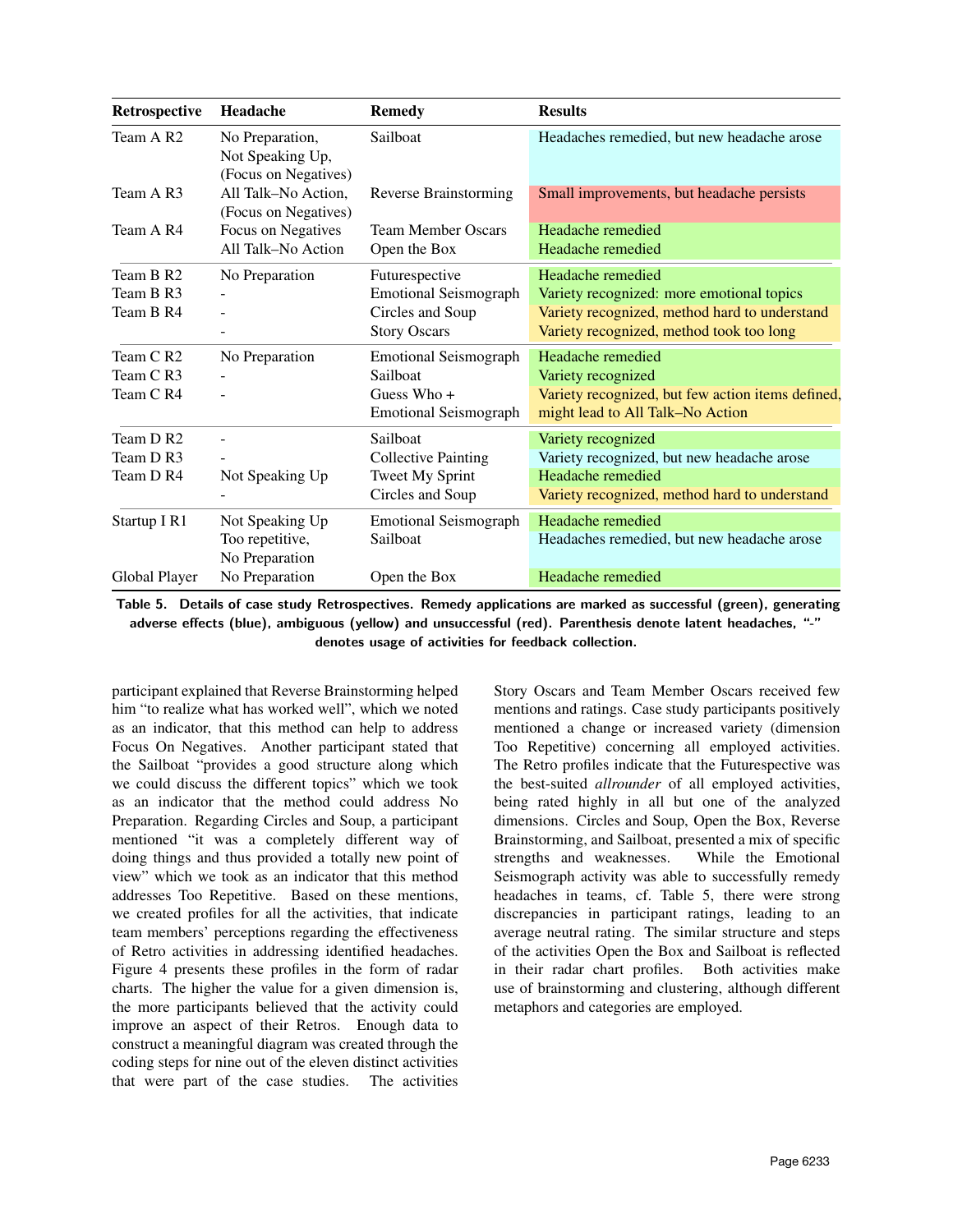

Figure 4. Radar charts of the perceived mean influence (0: neutral, -1: negative, 1: positive) of different Retrospective activities on meeting headaches.

## 7. Discussion

The finding that participants, in general, enjoyed the proposed team activities is in line with related work on Retrospectives [7, 13]. Retro activities are designed to be engaging and satisfying. However, employing them might lead to the team enjoying the activity and their shared time even though the original Retro goals are not accomplished. The perceptions of team members regarding individual activities, cf. Figure 2, thus have to be interpreted with this idea in mind. As Derby and Larsen point out, a guiding principle for Retros should be: "have fun, but have a purpose" [7].

As successful Retro activities rely on effective collaboration and shared team spirit, the experience of every individual team member is essential. Participants who do not have a positive experience with a given activity can negatively impact the entirety of a Retro. This is relevant for choosing activities based on our findings. The presented perceptions gathered with our

case studies can give initial clues for activity selection, i.e. preferring those with no or few negative perceptions, which can then be fine-tuned for a given context, cf. Figure 2. Based on this rationale, we recommend using the Sailboat activity, which was used repeatedly and successfully in addressing multiple headaches (No preparation, Not speaking Up, Too Repetitive) and received no negative comments from the participants that employed it. Similarly, we would recommend using activities other than Team Awards, as it received more than 25% negative ratings. Based on our findings, when confronted with a choice of multiple activities that address the same headaches, those with more positive perceptions should, therefore, be given priority.

Another indication for the importance of distinguishing activity enjoyment from activity success in addressing Retro headaches is the Reverse Brainstorming activity. We considered the application of this technique in the observed Retro as not remedying the All Talk–No Action headache, cf. Table 5. However,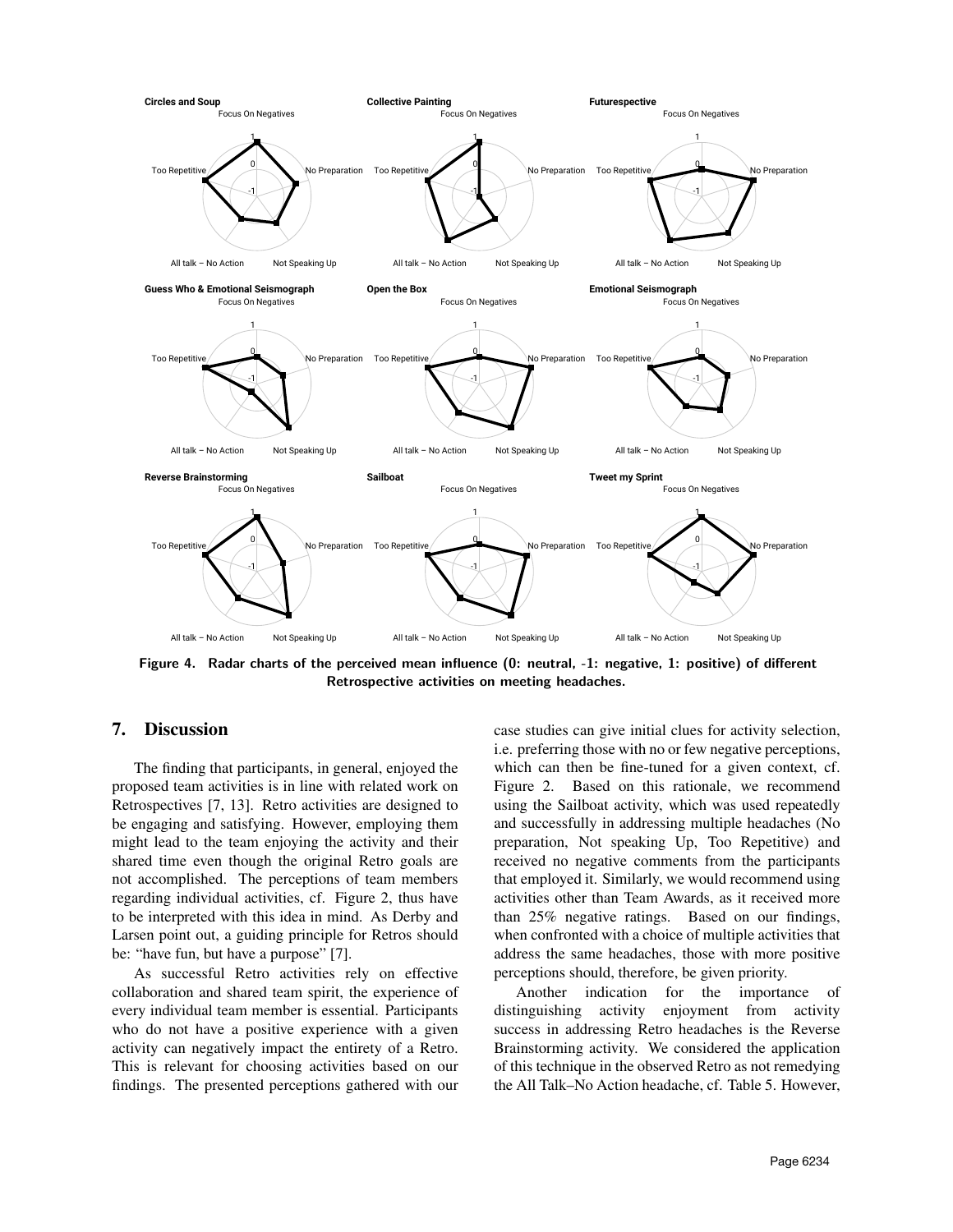while half of the participants rated the activity as neutral, only less than a quarter rated it negatively.

In eight Retros we did not observe a pressing headache that required immediate remedy. In these cases, we employed different activities to keep meetings varied and avoid the headache of Too Repetitive. All seven distinct activities that were employed, successfully provided meeting diversity. However, in half of the cases, the introduction of a novel activity, led to variety, albeit limiting the effectiveness of the resulting meeting. In the other half, the outcomes of the Retro were not negatively affected. Based on these findings, usage of activities that did not show adverse effects, e.g. Emotional Seismograph, should be prioritized. It is worth noting, that repetitiveness is a latent headache in most teams, which requires constant vigilance to remedy and prevent. Even well-functioning teams with successful Retros can benefit from introducing fresh ideas into their meetings.

The headache which was most frequently observed in case study teams was No Preparation. In all five instances, the employed corresponding Retro activity led to a remedy of the headache. The preplanned agendas of activities provide inherent structure and reduce preparation effort of process facilitators [7]. However, the level of offered structure, and therefore, likely also activity effectiveness, varies between individual activities. While the Emotional Seismograph activity successfully remedied No Preparation, it was noted that other activities were better suited.

While the overwhelming majority of employed Retro activities led to the resolution of the identified headaches, three out of 18 instances (16.7%) also led to new headaches. These observations highlight the fact that while activities have many benefits, they are also associated with costs, in terms of commitment, time and risk. This study, therefore, represents first steps in the direction of "medication package inserts" for the application of Retro remedies.

# 8. Conclusion

The literature on Scrum and Agile software development methods contains multiple proposals for using team activities in Retros. However, it is often unclear in which circumstances these activities should be employed and which common headaches or challenges they address. Little empirical evidence and few validations of existing mappings of headaches to remedies are available. In this paper, we report on case studies in which eleven separate Retro activities were used to address five distinct observed headaches in software development teams. We identified previously

described headaches in six Scrum teams of both professional and educational backgrounds. Our results show that the vast majority of interventions using appropriate Retro activities led to the remedy of the identified headache. Thus, we provide empirical evidence for the applicability of a headache-remedy mapping. Accordingly, our results point to the following answer regarding our initial research question (RQ):

RQ answer: We present empirical evidence of eleven distinct activities remedying five common Retrospective headaches, see Table 5. If applicable, these activities should be preferred in practice. If headaches are not covered by existing literature, we suggest using the presented radar charts of popular activities and their perceived influences on headaches, see Figure 4, to select the most fitting activity.

## 8.1. Future Work

Due to the nature of the conducted case studies, our initial empirical findings can only present evidence for a subset of observed headaches and applied activities. Accordingly, future work should explore further Retro headaches and appropriate activities as well as revisit the headaches and activities presented here. An additional set of experiments with more diverse groups and a randomized selection of activities can strengthen our initial results. Furthermore, in this study, we measured the effectiveness of remedies in terms of effects within Retros. Future work should investigate the effect of such activities on team productivity factors, e.g. by explicitly including team velocity or morale. Finally, our results highlight the costs of activities, i.e. while Retros were overwhelmingly successful, some remedies had adverse effects. This should be investigated in future work.

From a practical viewpoint, our results can help Agile practitioners to select appropriate activities, which have the highest chance of remedying an identified headache in their teams. The presented radar charts, cf. Figure 4, with perceptions of case study participants regarding problematic Retro aspects, can be used to select the best fitting activity. We have added to the empirical evidence regarding Retro activities in the research literature. However, in line with related research [20, 21], we also note that practitioners often rely on websites and frequently updated resources rather than research papers. Therefore, future work could focus on integrating new empirical findings from research into existing participatory web resources, such as wikis.